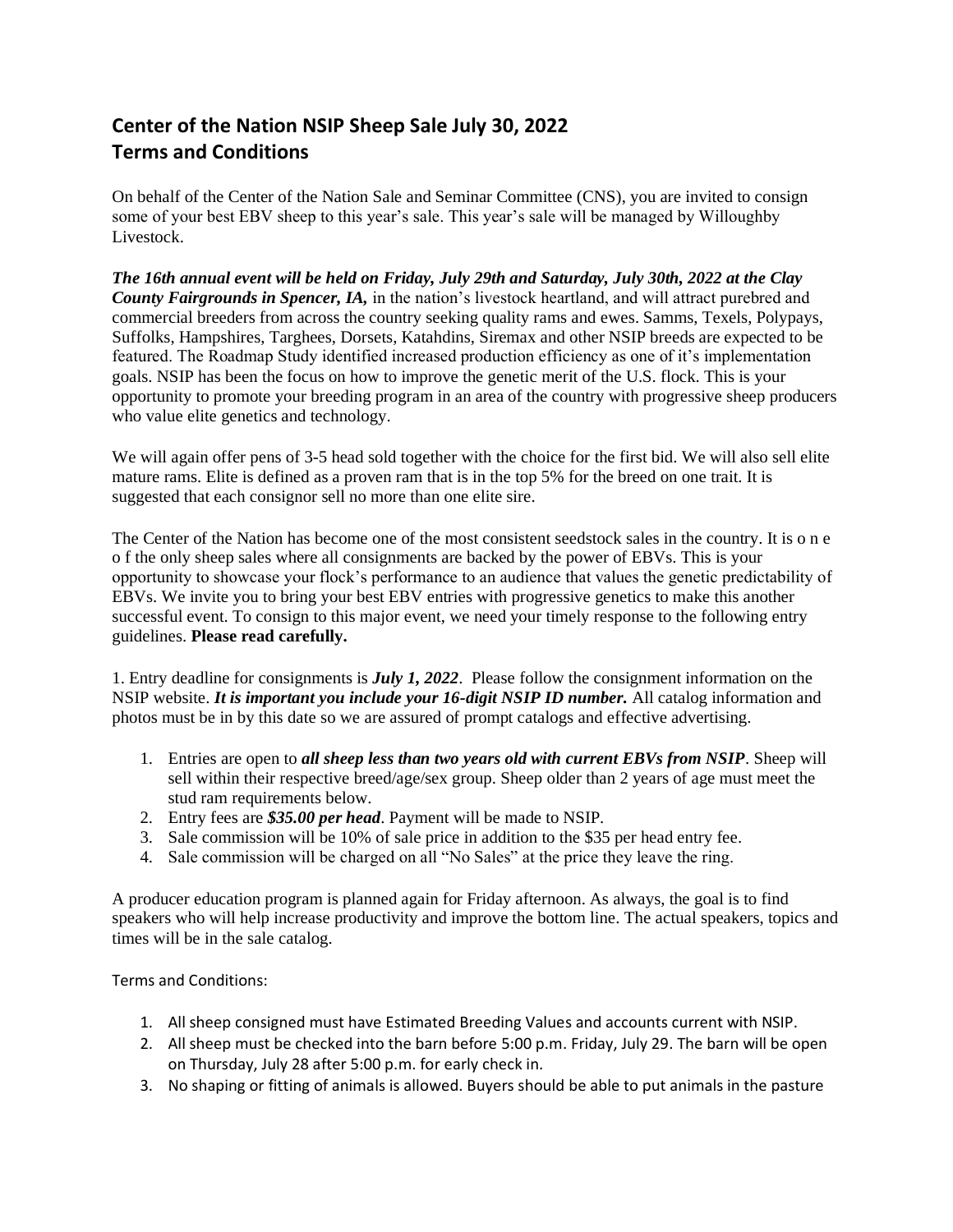immediately after the sale.

- 4. All sheep must arrive with an official interstate certificate of veterinary inspection (ICVI) in the state of origin of the animal issued within 30 days of the sale. Any sheep with signs of infectious disease will not be allowed in the barn.
- 5. All sheep must arrive with a USDA issued scrapie tag in at least one ear.
- 6. All rams that are older than 6 months by the day of the sale must provide evidence of a negative B. Ovis test performed no more than 30 days prior to the sale.
- 7. All black-faced sheep must have a scrapie codon test with at least 1 R at codon 171
- 8. All entries will be guaranteed breeders between buyer and consignor. Lambs less than 7 months of age will not be guaranteed in the year of purchase.
- 9. All sheep must be accompanied by a registration paper from the respective association at check in. Transfer of ownership will be between buyer and seller.
- 10. Sheep consigned must fall into one of the following categories
	- a. Ram Lambs
	- b. Ewe Lambs
	- c. Yearling Rams
	- d. Yearling Ewes
		- . Must have evidence of being bred or having nursed a lamb
		- i. Must be accompanied by at least 1 ram lamb consignment.
	- e. Stud Rams (mature ram, over 18 months of age)
		- ii. Must have EBVs in the top 10% of the breed for at least one trait of interest
	- iii. Must be accompanied by at least 2 ewe lamb consignments.
- 11. Sale order of breeds will be based on the 2021 sale average of rams. Sale order within breed

will be determined by an index value or EBV value voted on by each consignor within that breed

on Friday evening. Within each breed, rams will sell, followed by ewes.

- 12. Entry deadline is July 1, 2022.
- 13. Entry fee of \$35 per head must accompany the entry form. Entry fee is non-refundable in the

event of a scratch or no-sale. However, substitutions can be made up until the check-in

deadline at 3:00 p.m. Friday, July 29.

14. The auctioneer will be Al Conover. The actual sale of animals through this sale is

between the purchaser and consignor, sold on commission by Production Livestock Auctions.

15. Payment for animals sold will be by check, issued within 30 business days of the sale date in